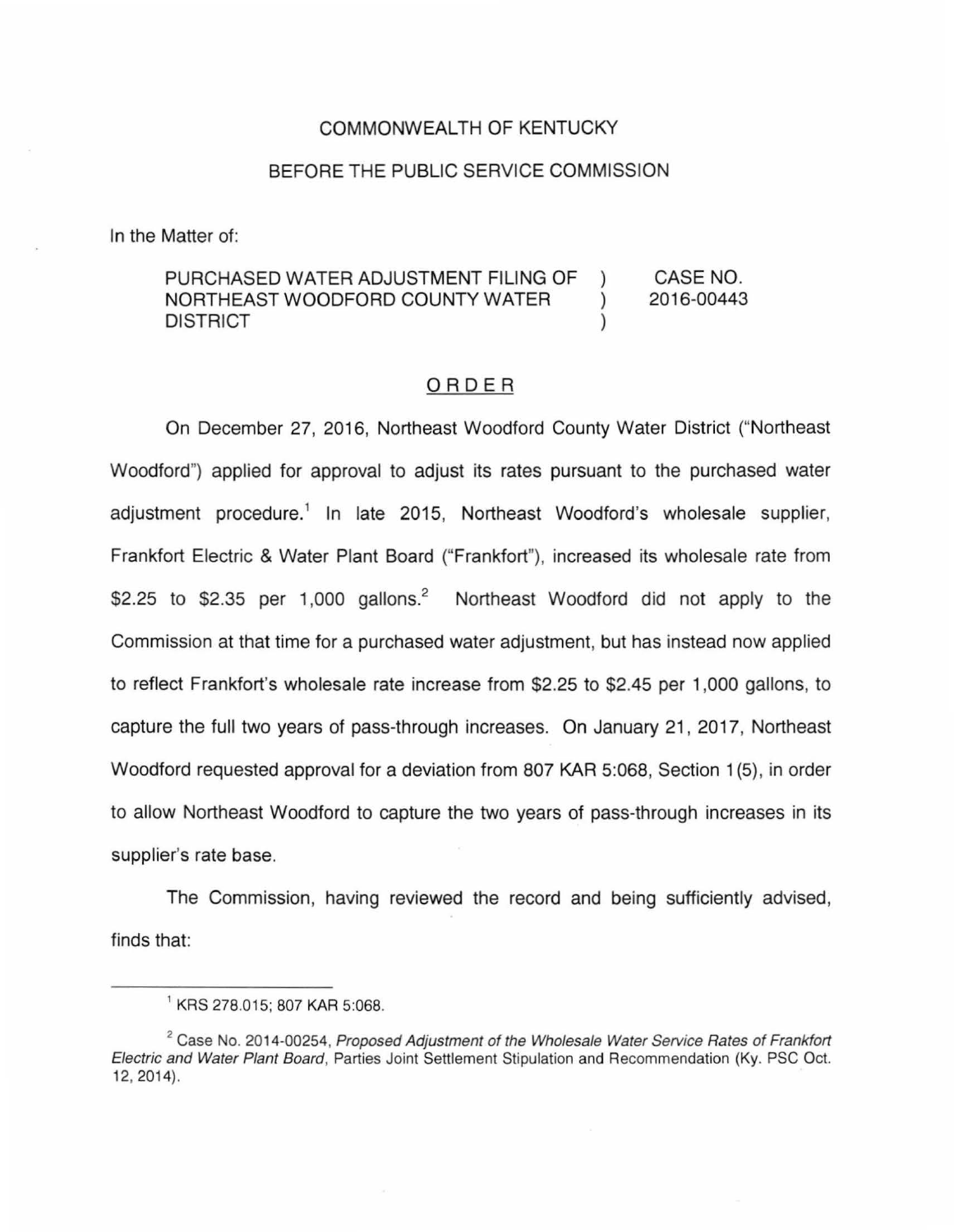1. Northeast Woodford purchases water from Frankfort and the city of Versailles.

2. Frankfort notified Northeast Woodford that, effective November 1, 2016, Frankfort's wholesale rate to Northeast Woodford would increase to \$2.45 per 1 ,000 gallons.<sup>3</sup> Northeast Woodford proposes to increase the water rates to its customers effective January 1, 2017, to reflect the increased cost of purchased water.

3. Northeast Woodford proposes a purchased water adjustment factor of \$0.085 per 1,000 gallons.

4. During the 12 months ended November 30, 2016, Northeast Woodford purchased a total of 138,492,800 gallons of water; 55,311 ,000 gallons were purchased from Frankfort. During the same period, Northeast Woodford sold 130,250,000 gallons of water. The increase in the cost of purchased water is \$11 ,062.20, resulting in a purchased water adjustment factor of \$0.09 per 1 ,000 gallons.

5. The purchased water adjustment factor proposed by Northeast Woodford is denied. The purchased water adjustment factor of \$0.09 per 1 ,000 gallons, as calculated in Appendix A to this Order, is fair, just and reasonable and should be approved.

6. Northeast Woodford's proposed rates are denied.

7. The rates in Appendix B to this Order are fair, just and reasonable and should be approved for water service rendered by Northeast Woodford on and after January 1, 2017.

 $3/d$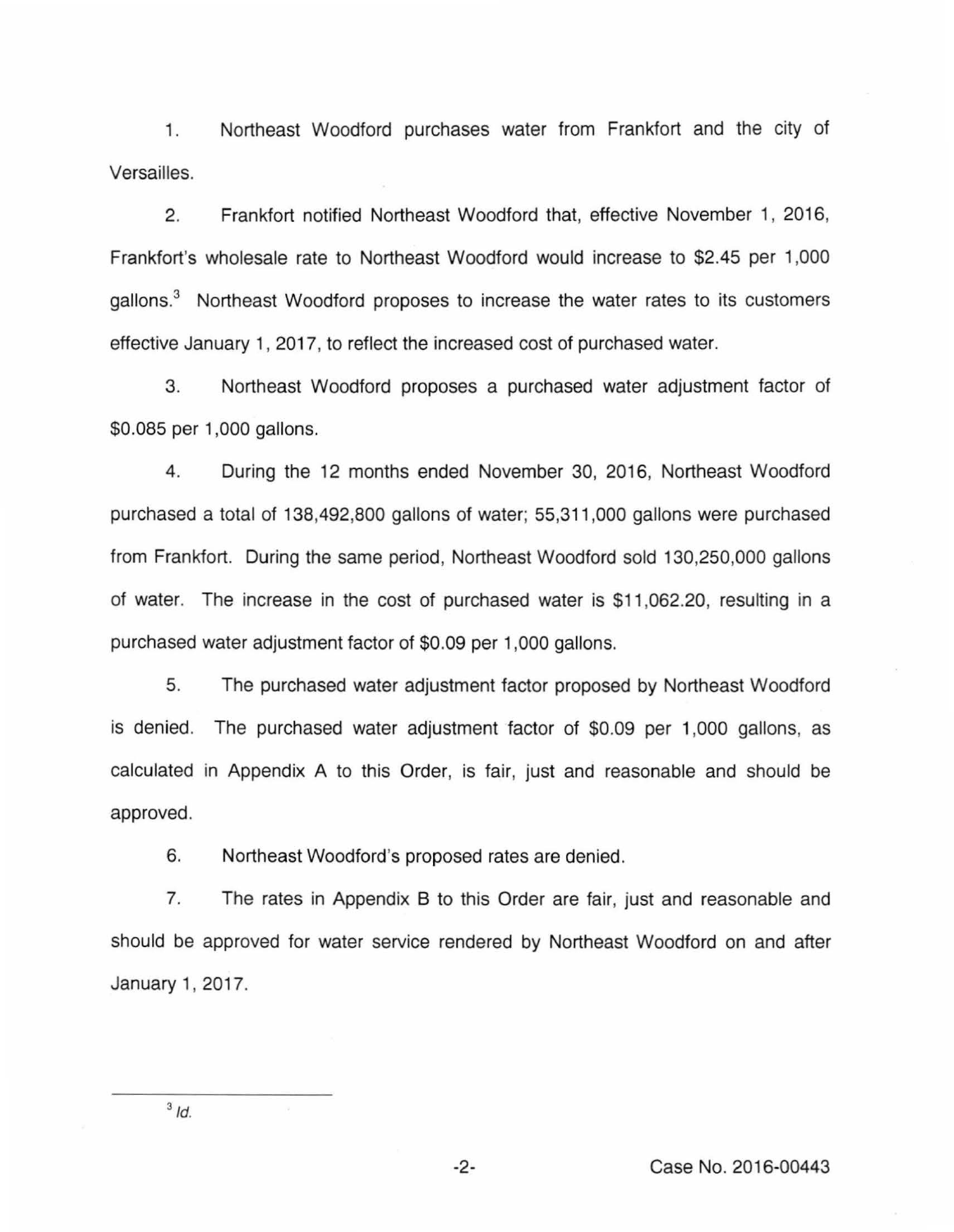8. Northeast Woodford's request for a deviation from 807 KAR 5:068, Section 1(5), to allow for two years of pass-through increases in its supplier's rate base should be granted.

IT IS THEREFORE ORDERED that:

1. Northeast Woodford's request for a deviation from 807 KAR 5:068, Section 1(5), is granted.

2. The purchased water adjustment factor of \$0.09 per 1,000 gallons is approved .

3. Northeast Woodford's proposed rates are denied.

4. The rates in Appendix B to this Order are approved for water service rendered by Northeast Woodford on and after January 1, 2017.

5. Within 20 days of the date of this Order, Northeast Woodford shall file with the Commission, using the Commission's electronic Tariff Filing System, revised tariff sheets showing the rates approved herein.

By the Commission



ATTEST:

Pulin P. Madrem

Case No. 2016-00443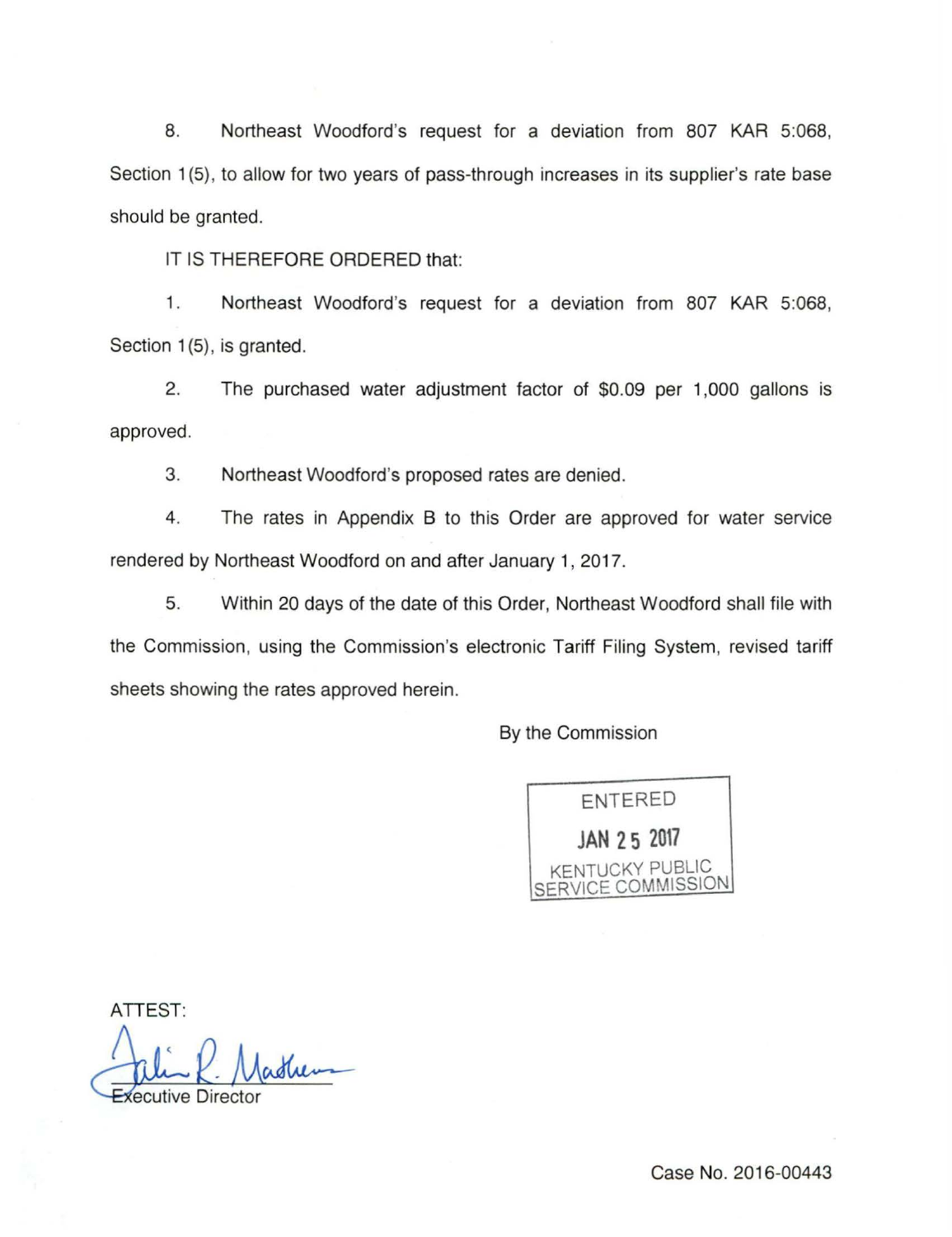# APPENDIX A

## APPENDIX TO AN ORDER OF THE KENTUCKY PUBLIC SERVICE COMMISSION IN CASE NO. 2016-00443 DATED **JAN 2 5 2017**

|                                                       | <b>New Rate</b>                            | <b>Base Rate</b>                           |
|-------------------------------------------------------|--------------------------------------------|--------------------------------------------|
| Frankfort<br>Purchases in gallons<br>Volumetric rate  | 55,311,000<br>\$2.45/1,000<br>\$135,511.95 | 55,311,000<br>\$2.25/1,000<br>\$124,449.75 |
| Versailles<br>Purchases in gallons<br>Volumetric rate | 83,181,800<br>NO CHANGE                    | 83,181,800<br>NO CHANGE                    |
|                                                       | Increased water cost                       | \$11,062.20                                |
| Incroaced water cost                                  | 0.1100000                                  |                                            |

Increased water cost Divided by gallons sold/1 ,000 Purchased water adjustment factor \$ 11 ,062.20 130,250,000 \$0.849

or \$ 0.09 per 1,000 gallons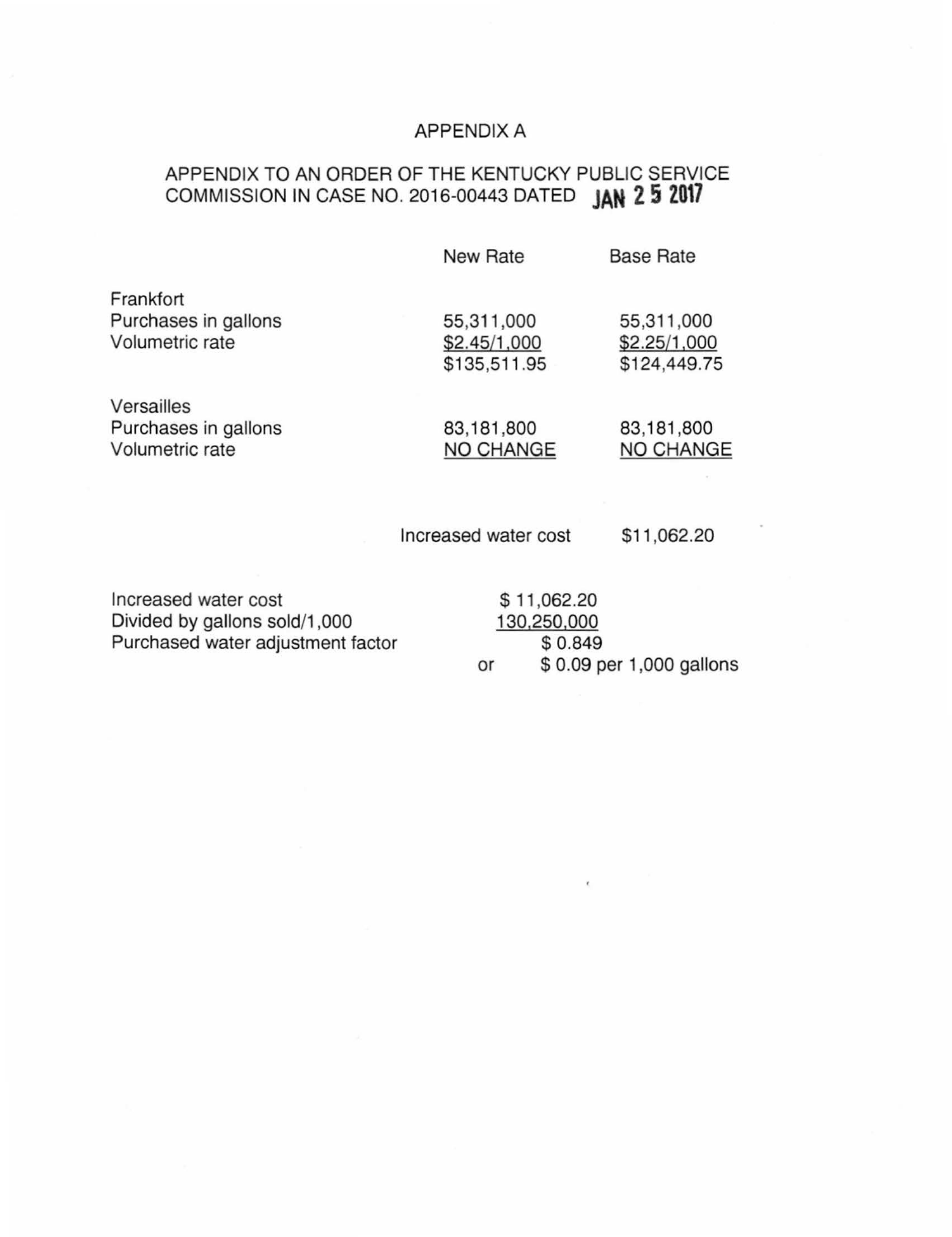## APPENDIX B

# APPENDIX TO AN ORDER OF THE KENTUCKY PUBLIC SERVICE COMMISSION IN CASE NO. 2016-00443 DATED **JAN 2 5 2017**

The following rates and charges are prescribed for the customers in the area served by Northeast Woodford County Water District. All other rates and charges not specifically mentioned herein shall remain the same as those in effect under authority of the Commission prior to the effective date of this Order.

## Monthly Rates

| 5/8- X 3/4-Inch Meter |                                                                                                       |                   |
|-----------------------|-------------------------------------------------------------------------------------------------------|-------------------|
|                       | \$12.84                                                                                               | Minimum Bill      |
|                       | 4.21                                                                                                  | per 1,000 Gallons |
|                       | 3.92                                                                                                  | per 1,000 Gallons |
|                       | 3.70                                                                                                  | per 1,000 Gallons |
|                       |                                                                                                       |                   |
|                       | \$81.78                                                                                               | Minimum Bill      |
|                       | 3.70                                                                                                  | per 1,000 Gallons |
|                       | 2,000 Gallons<br>2,000 Gallons<br>6,000 Gallons<br>10,000 Gallons<br>20,000 Gallons<br>20,000 Gallons |                   |